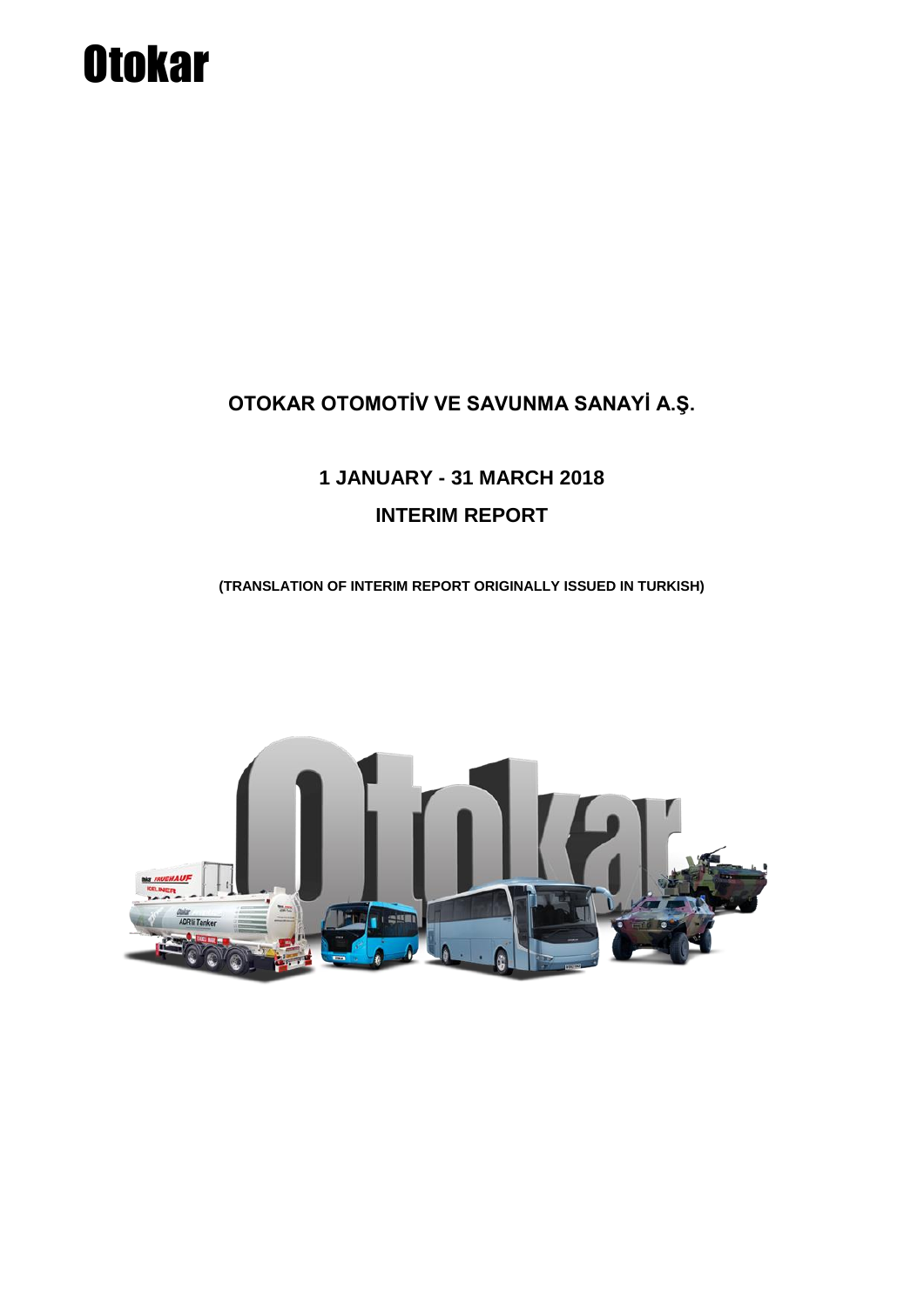### **OTOKAR OTOMOTİV VE SAVUNMA SANAYİ A.Ş.**

### **01.01.2018 - 31.03.2018 INTERIM PERIOD**

### **INTERIM REPORT**

The consolidated financial statements of our Company reflecting the first quarter of 2018 activities and their results, prepared in accordance with the Turkish Accounting Standards/Turkish Financial Reporting Standards ("TAS/TFRS") introduced by the Public Oversight, Accounting and Auditing Standards Authority ("POA") of Turkey and their annexes and interpretations pursuant to the provisions of the Capital Markets Board ("CMB") Communiqué II-14.1 on the Principles of Financial Reporting in Capital Markets ("Communiqué"), are presented to our shareholders and the public.

The members of the Board of Directors appointed at the Ordinary General Assembly Meeting on 15.03.2018 and served the Board during the reporting period are shown below.

### **BOARD OF DIRECTORS :**

| <b>Name &amp; Lastname</b> | Title                     |
|----------------------------|---------------------------|
| Yıldırım Ali KOÇ           | Chairman                  |
| Halil İbrahim ÜNVER        | <b>Vice Chairman</b>      |
| <b>Osman Turgay DURAK</b>  | Member                    |
| Levent CAKIROĞLU           | Member                    |
| <b>Kudret ÖNEN</b>         | Member                    |
| Ahmet Serdar GÖRGÜÇ        | Member-General Manager    |
| <b>Ahmet Nezih OLCAY</b>   | <b>Independent Member</b> |
| Ali İhsan KAMANLI          | <b>Independent Member</b> |
| Kenan GÜVEN                | <b>Independent Member</b> |

Our Board of Directors started to serve on March 15, 2018 and would be serving until Ordinary General Assembly Meeting in order to audit 2018 accounts.

Provisions on the Members of the Board of Directors are outlined in Articles 11, 12 and 13 of the Company's Articles of Association and the Turkish Commercial Code provisions.

Following are the committees established under the provisions of the Corporate Governance Communiqué of the Capital Markets Board of Turkey and the information on the board members involved in these committees:

| <b>Committee</b>                 | Chairman                 | <b>Member</b>            |
|----------------------------------|--------------------------|--------------------------|
| <b>Audit Committee</b>           | <b>Ahmet Nezih OLCAY</b> | <b>Ali İhsan KAMANLI</b> |
| <b>Risk Management Committee</b> | ∣ Kenan GÜVEN            | Kudret ÖNEN              |
| <b>Corporate Governance</b>      | <b>Ahmet Nezih OLCAY</b> | Levent CAKIROĞLU         |
| Committee                        |                          | <b>Hüseyin ODABAŞ</b>    |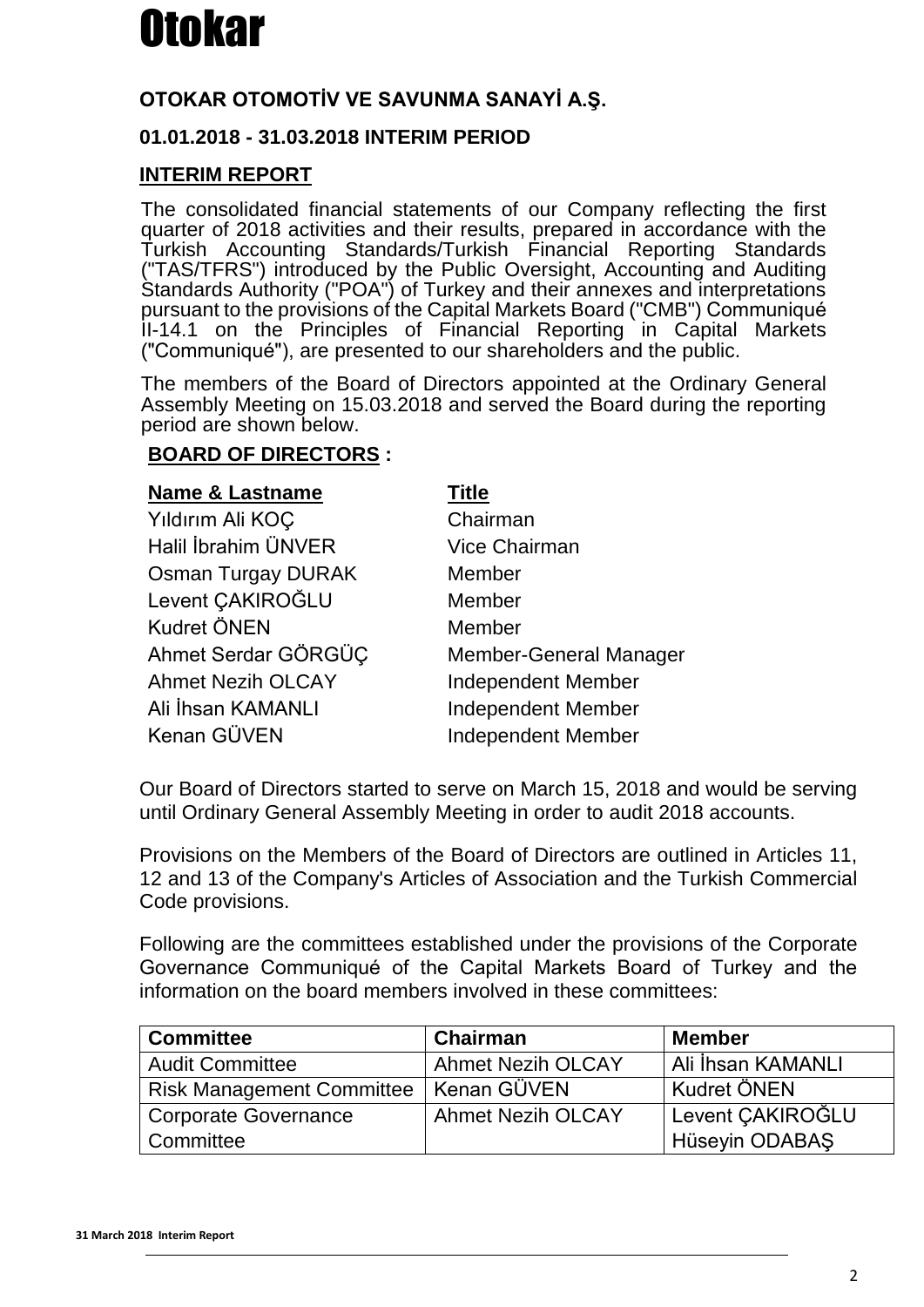### **Partnership and Capital Structure**

As of March 31, 2018, our Company's registered capital ceiling is TL 100 million, and the issued capital is TL 24 million. Following is a list showing shareholders with more than 10% of the Company capital, their shares, and their ratio in our capital:

| <b>Shareholder Title</b> | <b>Share Amount (TL)</b> | Share % |  |
|--------------------------|--------------------------|---------|--|
| Koç Holding A.Ş.         | 10.722.750               | 44,68   |  |
| Ünver Holding A.S.       | 5.954.944                | 24,81   |  |
| <b>Other</b>             | 7.322.306                | 30,51   |  |
| <b>Total</b>             | 24.000.000               | 100,00  |  |

The parent company Koç Holding A.Ş. is controlled by Koç Family and the companies owned by Koç Family. Shareholder, Ünver Holding A.Ş., is controlled by Ünver Family. The balance representing 30.51% of our capital consists of shares with a nominal value of TL 7.322.306, other shareholders and publicly held shares.

Information related to subsidiary of the Company subject to consolidation is as follows:

| Legal name    | Nature of<br>operation | <b>Country</b> | <b>Capital</b>    | Ownership(%) |
|---------------|------------------------|----------------|-------------------|--------------|
| Otokar Europe | Sales and              | France         | Euro 100 thousand | 100.00       |
| SAS           | Marketing              |                | (239 thousand TL) |              |

Also, the Company completed establishment procedures of "Otokar Land Systems LLC," established in the United Arab Emirates with a capital of AED 50.000 (TL 41.398) in line with the resolutions adopted by the Board of Directors on April 13, 2016, to organize export activities and increase sales abroad, especially in these regions. Otokar Land Systems LLC is followed under the section "Financial investments" in the financial statements as it did not start its financial activities.

### **Amendments to the Articles of Association:**

No amendments were made on the Articles of Association during the Ordinary General Assembly which took place on March 15,2018.

### **Dividends Distributed in the Last Three Years and their Ratios:**

Otokar distributed cash dividends through its issued capital based on the following ratios:

| Period | <u>%</u> |
|--------|----------|
| 2015   | 300,00   |
| 2016   | 250,00   |
| 2017   | 291,67   |

The Company made cash payments regarding all the 2017 accounting period dividends to its shareholders on March 22, 2018.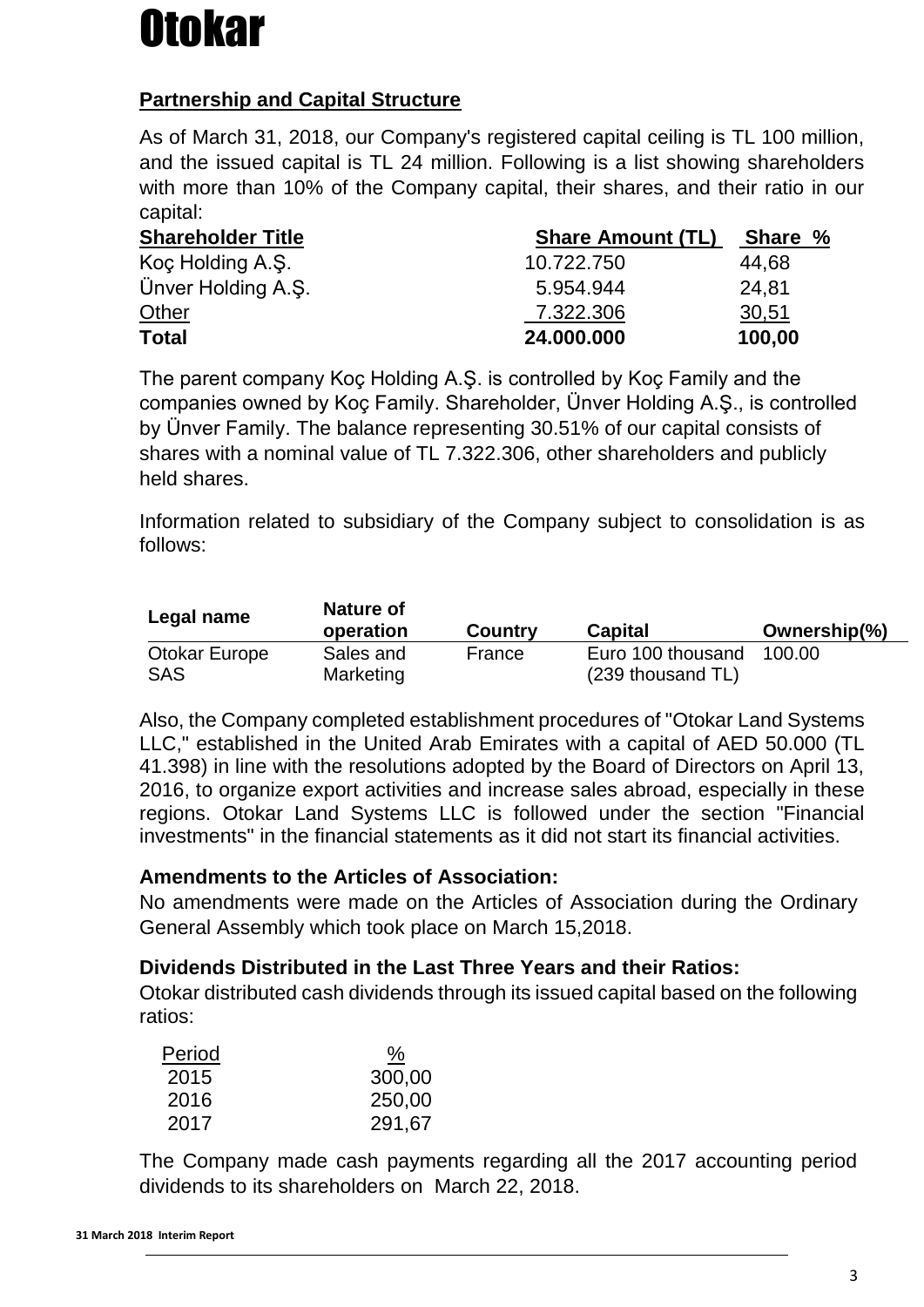Our shareholders can access the Company's corporate and financial data under the section "Investor Relations" on the website [www.otokar.com](http://www.otokar.com/)

### **AUTOMOTIVE INDUSTRY AND OTOKAR**

Otokar operates in the automotive industry's commercial vehicles segment. Its product range consists of minibuses, midibuses and bus-like vehicles that are preferred for public transportation services and shuttle transportation for the commercial market. On the other hand, it comprises various types of 4x4 land vehicles, tactical wheeled/tracked military vehicles, and tanks and their variants for the defense industry services. In addition, the Company manufactures trailers and semi-trailers under the brand Otokar-Fruehauf for the transportation and logistics industry whereas it produces light trucks under the brand Atlas.

Considering the recession and low growing potential expectation in the trailer market, the company is relied on the products that have higher added value in terms of prodcution activities.

Within the scope of the "Modern Tank Production Project using National Sources" signed on July 29, 2008 between Otokar and the Undersecretariat for Defense Industries, it is reported to our company by Undersecreteriat for Defence Industries (SSM) on April 25, 2018, that the Serial Production of Altay Project offer has been evaluated in all aspects. In accordance with the decision of Defence Industry Executive Committee (SSIK), the agreement for the Serial Production of Altay Project is found appropriate to be fulfilled by other bidder.

### **MARKET – SALES - PRODUCTION**

We can summarize the industry-specific developments in the first quarter of 2018 in line with the OSD (Automotive Manufacturers Association) data as follows:

• Total vehicle production recorded year on year 425.183 units in the January-March 2018 period, while the automobile production decrease by 5% to 285.168 units. The transportation vehicle market in the first three months of 2018 increase by 2% with 163.358 units, while automobile market increase by 5% with 122.310 units compared to first three months of 2017.

In the first quarter of 2018, vehicle segment-based production showed the following developments year on year;

 Light Commercial Vehicles Segment; 3% increase in minibus 22% increase in midi-bus 13% increase in pickup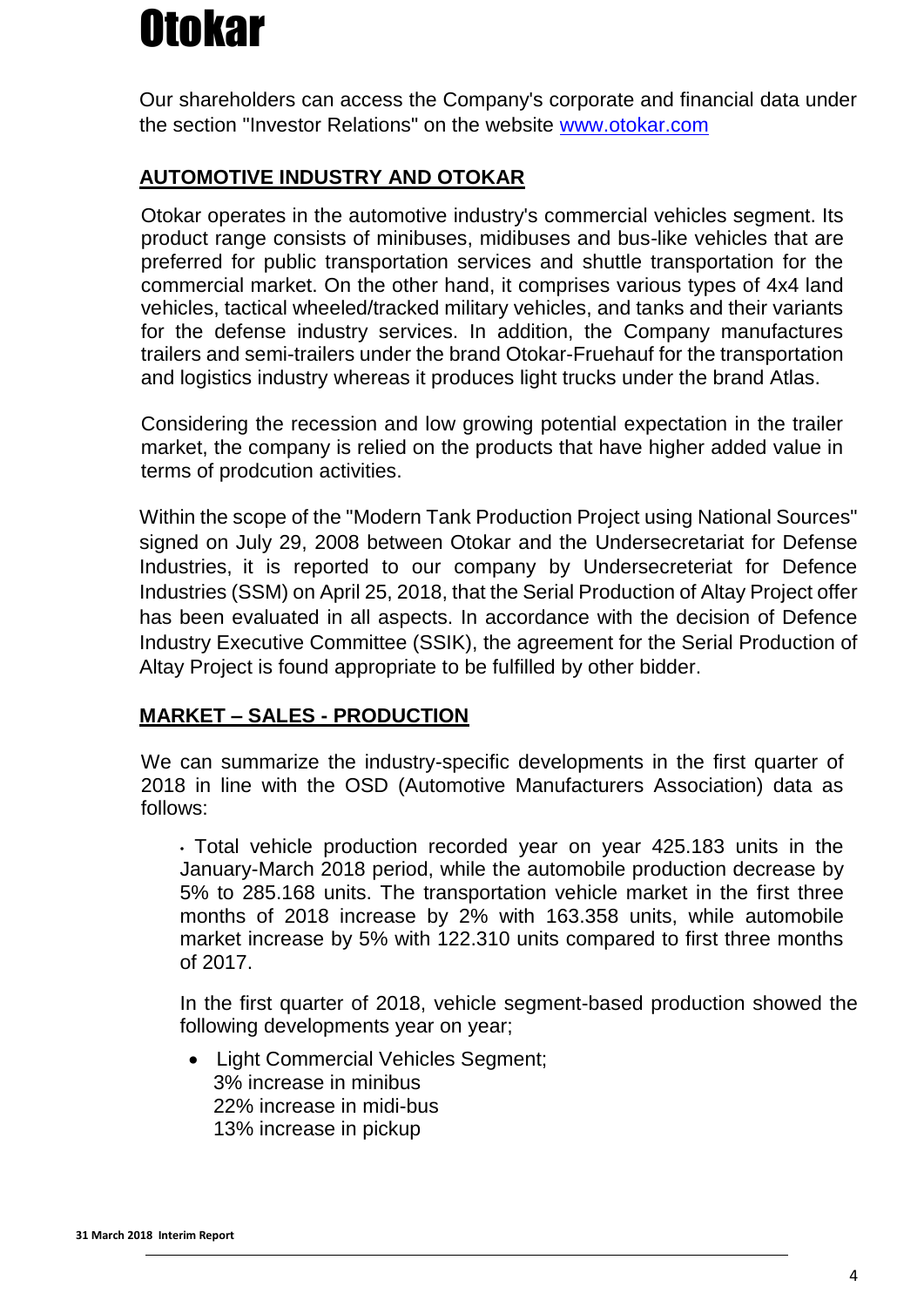

- Heavy Commercial Vehicles Segment; 8% decrease in bus 67% increase in large size truck Minor size truck production fared at the same levels as the previous year.
- The imported light commercial vehicle sales recorded 12% year-onyear decrease in the first quarter of 2018, while the domestic light commercial vehicle sales decreased by 8%.

The imports had 48% market share in this period.

#### **PRODUCTION AND SALES**

Our Company's production and sales figures by product type are presented below in comparison to the figures of the previous year:

|                         | 2018 1Q                  |                          | 2017 1Q           |              | <b>Change (Units)</b> |              | Change %          |              |
|-------------------------|--------------------------|--------------------------|-------------------|--------------|-----------------------|--------------|-------------------|--------------|
|                         | <b>Production</b>        | <b>Sales</b>             | <b>Production</b> | <b>Sales</b> | <b>Production</b>     | <b>Sales</b> | <b>Production</b> | <b>Sales</b> |
| <b>Small Bus</b>        | 372                      | 348                      | 252               | 306          | 120                   | 42           | 48                | 14           |
| <b>Bus</b>              | 57                       | 50                       | 130               | 149          | (73)                  | (99)         | (56)              | (66)         |
| 4x4 Off-road Vehicles   | $\overline{\phantom{a}}$ | $\overline{\phantom{a}}$ | 3                 | 3            | (3)                   | (3)          | (100)             | (100)        |
| <b>Armored Vehicles</b> | 13                       | 19                       | 188               | 188          | (175)                 | (169)        | (93)              | (90)         |
| <b>Trailer</b>          | 74                       | 83                       | 81                | 64           | (7)                   | 19           | (9)               | 30           |
| <b>Truck</b>            | 111                      | 116                      | 119               | 56           | (8)                   | 60           | (7)               | 107          |
| <b>TOTAL</b>            | 627                      | 616                      | 773               | 766          | (146)                 | (150)        | (19)              | (20)         |

According to our consolidated financial statements prepared in line with the relevant legislation, Our Company's first quarter of 2018 revenue decreased by 55% compared to same period of last year.

The distribution of our revenues in terms of domestic and international sales, and in comparison to the previous year, is as follows:

|                       | 2018                             | 2017                             |          |
|-----------------------|----------------------------------|----------------------------------|----------|
|                       | (January-March)<br>(Thousand TL) | (January-March)<br>(Thousand TL) | Change % |
| <b>Domestic Sales</b> | 185.749                          | 452.440                          | (59)     |
| <b>Export Sales</b>   | 66.636                           | 113.979                          | (42)     |
| <b>TOTAL</b>          | 252.385                          | 566.419                          | (55)     |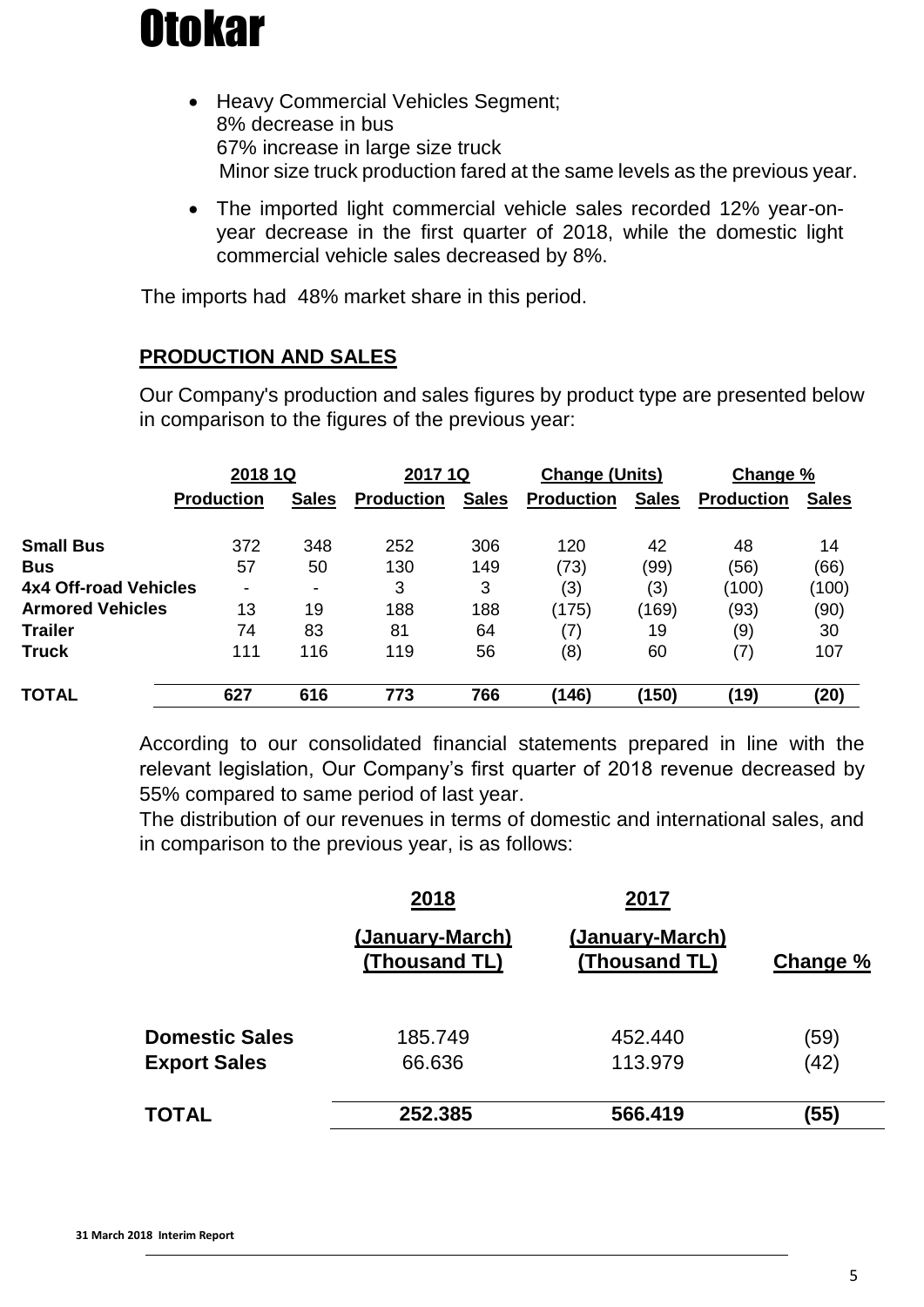Our export total sales amounted to USD 17.469 in first quarter of 2018 (USD 31.209 in first quarter of 2017) accounting for 26% of the total turnover. (2017: 20%)

In the first quarter of 2018, our capacity utilization was 19%. (2017: 24%)

Otokar owes its growth to the products of its own design and intellectual property rights, developed through engineering and research development capabilities. Defining its strategies as growing in the defense industry, increasing the share of exports in its turnover expanding on the backdrop of new models, Otokar carries on activities to reach these targets.

### **INVESTMENTS**

The "Otokar R&D Center" investments that started several years ago following a major decision to accelerate research and development with the aim of attaining the rapid growth targeted in vehicles with owned intellectual property rights continued in 2018.

Our Company's total investments amounted to USD 544.000 in the first quarter of 2018.

### **ADMINISTRATIVE ACTIVITIES**

The names and positions of the Senior Executives of our Company in 2018 are listed below:

| <b>Name &amp; Lastname</b> | <b>Title</b>                                            |
|----------------------------|---------------------------------------------------------|
| Ahmet Serdar GÖRGÜÇ        | <b>General Manager</b>                                  |
| Hüseyin ODABAŞ             | <b>Assistant General Manager-Finance</b>                |
| Ali Riza ALPTEKIN          | Assistant General Manager-Production and Procurement    |
| Murat ULUTAŞ               | <b>Assistant General Manager-Engineering</b>            |
| Hasan Basri AKGÜL          | Assistant General Manager-Sales and Marketing           |
| Uğur Sedef VEHBİ           | <b>Assistant General Manager-International Military</b> |
|                            | <b>Vehicles Marketing and Sales</b>                     |

As of 31 March 2018 our Company has 2.105 employees in total (March 31, 2017: 2.219).

660 are administrative and office employees, and 1.445 are field employees. (March 31, 2017: 700 office employees, 1.519 field employees). No incidents of disputes or labor movements were observed during the year.

Our Company is subject to the Collective Labor Agreement signed between the Turkish Metal Workers Union and MESS (Turkish Employers' Association of Metal Industries) on January 30, 2018, and which came into force as of September 1, 2017.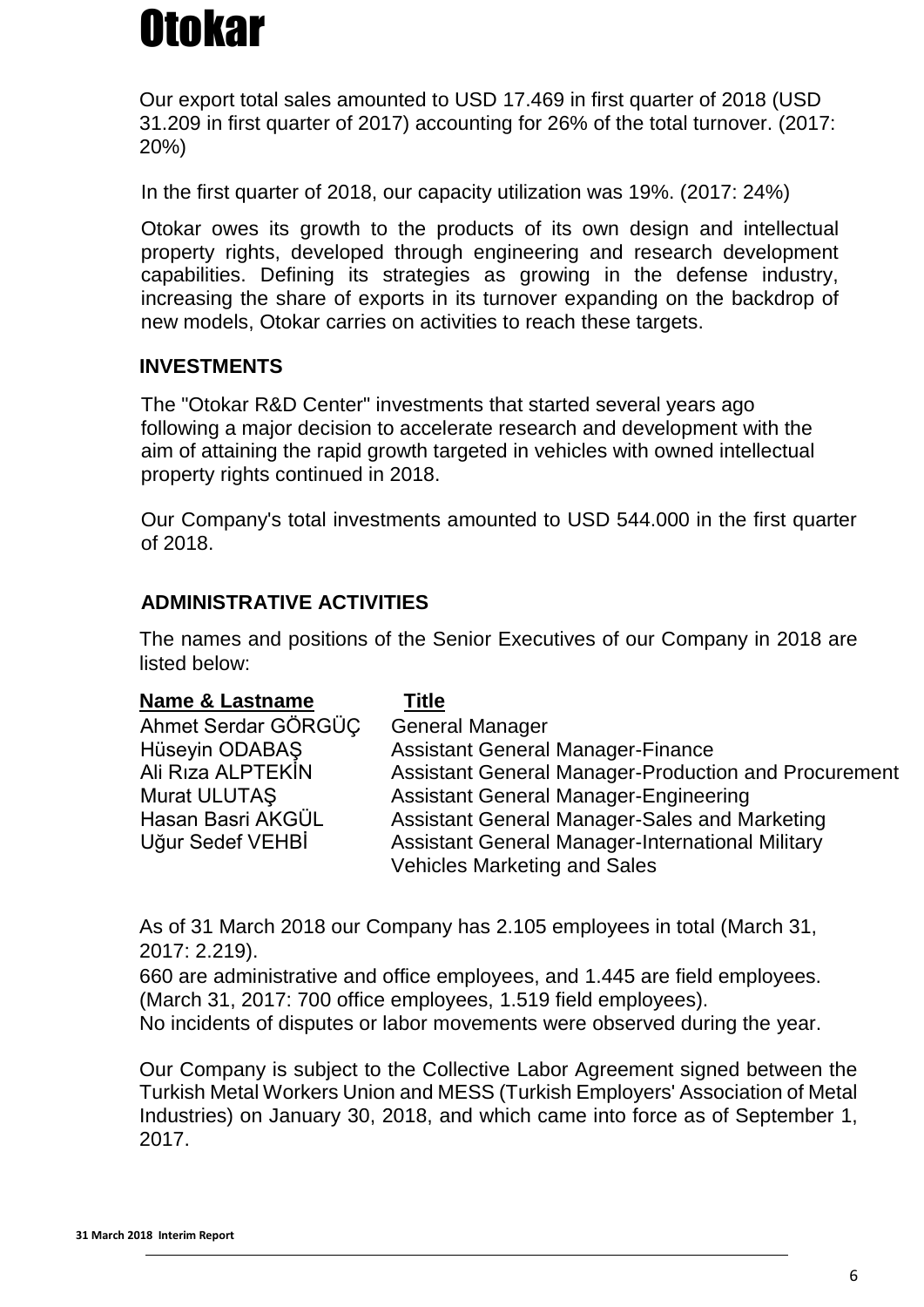Our Company has agreed to comply with the Principles of Corporate Governance issued by the Capital Markets Board, and to undertake the necessary amendments in line with changing conditions. Otokar has been rated by SAHA Kurumsal Yönetim ve Kredi Derecelendirme Hizmetleri A.Ş. in accordance with CMB's (Capital Markets Board) Communiqué on "The Principles Regarding Rating Activity in Capital Markets and Rating Agencies", and pertaining to rating the compliance of corporations listed on the BIST (previously the ISE - Istanbul Stock Exchange), with the Principles of Corporate Governance. The "Corporate Governance Rating Report" can be found at [www.otokar.com](http://www.otokar.com/)

Our Company's Corporate Governance Rating rose from 93.32 (9.33) in 2017 to 93.51 (9.35) in 2018.

Aiming at continually improving the value added to the society and contributing more to building a better future, the Company's activities in social, economic and ethical dimensions have been detailed in the 2016 Otokar Sustainability Report, which can be accessed on the corporate website [www.otokar.com](http://www.otokar.com/)

### **FINANCIAL RESULTS**

Our Company presents to the public its 2018 first quarter consolidated financial statements, which have been prepared in accordance with the Turkish Accounting Standards/Turkish Financial Reporting Standards that were implemented by the Public Oversight Accounting and Auditing Standards Authority (POA) pursuant to Capital Markets Board's (CMB) "Communiqué on the Principles of Financial Reporting in Capital Markets", numbered II-14.1. Appendices and comments related to these standards were also considered in preparing consolidated condensed financial statements.

The financial tables, notes, and ratios showing the results of our activities in the first quarter of 2018 are also presented for your information.

The consolidated revenues of our company as of March 31, 2018 totaled TL 252.385 thousand while we posted TL 55.062 thousand in gross profit.

Pursuant to CMB regulations and according to consolidated financial statements prepared in accordance with Turkish Financial Reporting Standards, the Company has posted a loss of TL 30.905 thousand before tax, and a net loss of TL 27.725 thousand in the first quarter of 2018.